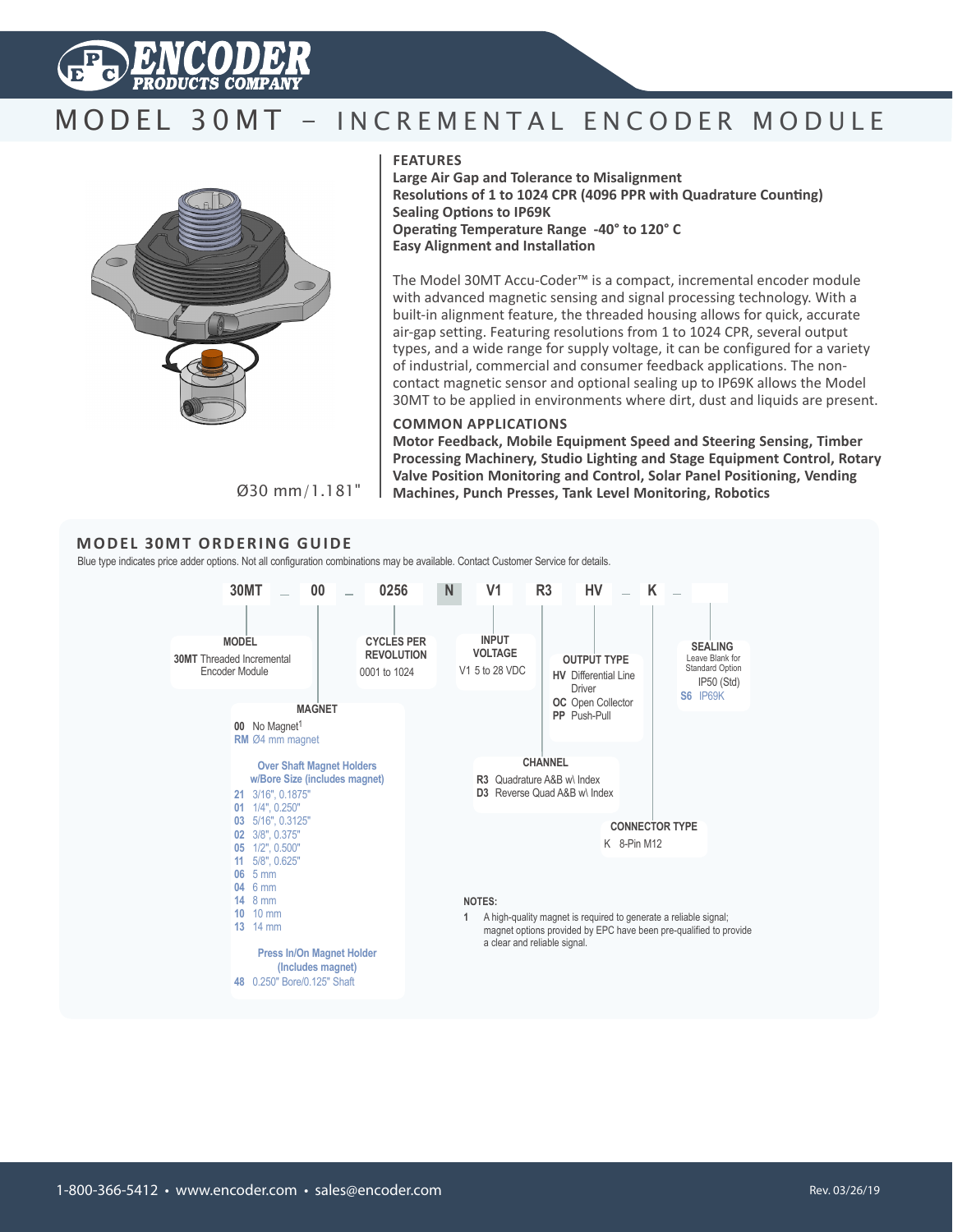

## **Model 30MT Speci f ications**

#### **E lectrical**

|                             | Input Voltage 4.5 to 28 VDC (4.5 to 20 VDC over 105°C)                                                                                                                         |
|-----------------------------|--------------------------------------------------------------------------------------------------------------------------------------------------------------------------------|
|                             | Input Current  80 mA max, 50 mA or less typical with no output<br>load                                                                                                         |
|                             | Output Format Two square waves in quadrature with channel A<br>leading B for clockwise magnet rotation as viewed<br>from the encoder mounting face. Index gated to<br>A and B. |
| Output Types Open Collector |                                                                                                                                                                                |
|                             | Open Collector with Differential Outputs                                                                                                                                       |
|                             | Differential Line Driver (Meets RS422 at 5 VDC)                                                                                                                                |
|                             | Push-Pull                                                                                                                                                                      |
|                             | All outputs 20 mA max per channel                                                                                                                                              |
| Max Frequency  350 kHz      |                                                                                                                                                                                |
|                             | Electrical Protection  Reverse voltage and output short circuit<br>protected.                                                                                                  |
|                             | Min Edge Sep  20° electrical typical @ 25° C                                                                                                                                   |
|                             | AccuracyTypically within ±0.7° mechanical from true<br>position. Accuracy improves at nominal air<br>gap with minimized magnet runout, offset and<br>endplay.                  |

#### **Mechanical/Environ mental**

| Operating Temp  -40° C to 120° C; reduced to 110° C max above |
|---------------------------------------------------------------|
| 200 KHz with 20V input and 20mA/channel                       |
| output                                                        |
|                                                               |
| User Shaft Tolerances                                         |
| Axial Endplay ±0.020" max                                     |
| Radial Runout  0.008" max                                     |
| Axial Offset 0.008" max                                       |
| Mounting Bolts  Two m2.5 x 8mm screws with washers provided   |
| Housing Material  High Temp, Toughened Nylon Composite        |
|                                                               |
| Humidity98% RH non-condensing                                 |
|                                                               |
| 204D)                                                         |
| Shock 100 g @ 11 ms duration (MIL-STD-202G Method             |
| 213B)                                                         |
| Sealing IP50 standard; IP69K available                        |
|                                                               |

## **Mechanical drawin g**



#### **WAVEFORM DIAGRAMS WIRING TABLE**



NOTE: ALL DEGREE REFERENCES ARE ELECTRICAL DEGREES. WAVEFORM SHOWN WITH OPTIONAL COMPLEMENTARY SIGNALS  $\overline{A}$ ,  $\overline{B}$ ,  $\overline{Z}$  for hV output only.

For EPC-supplied mating cables, refer

to wiring table provided with cable. Trim back and insulate unused wires.



## **u niversal mou nting adaptor Stock #176672**

Provides the following mounting patterns, 2x @ 180°:

Ø1.142 [Ø29.0] B.C.

Ø1.280 [Ø32.5] B.C.

Ø1.500 [Ø38.1] B.C.

Ø1.575 [Ø40.0] B.C.

Ø1.811 [Ø46.0] B.C

.